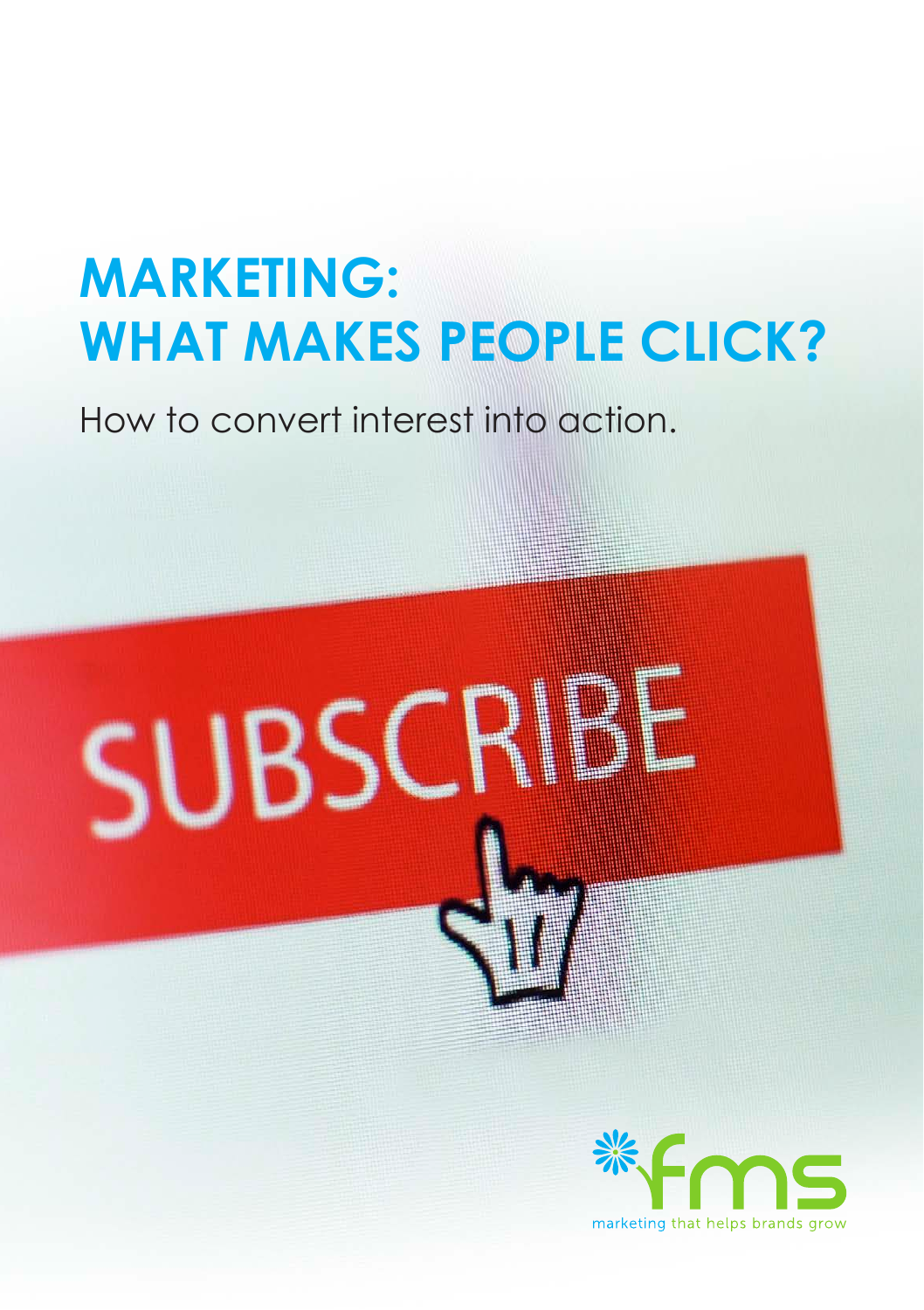# THE SUCCESS OF PRETTY MUCH ANY DIGITAL MARKETING ACTIVITY DEPENDS ON GETTING PEOPLE TO MAKE THAT 'LAST CLICK'

– the one that converts interest into action (e.g. making a purchase, signing up to an email newsletter, downloading a white paper or eBook etc.).

**There are dangers to solely focusing on the last click when putting together a marketing strategy, but that 'last click' is undoubtedly a crucial part of digital marketing.** 

So much so that landing pages, designed to help improve 'last click' performance, have become an instrumental part of digital marketing. These standalone web pages are designed with a single focus or goal in mind, usually represented by a strong single-minded call to action. The content of these pages matches the intent of the ad or email visitors clicked on to reach it. Their aim is to increase conversion rates i.e. turn interest into action.

Much of the best practice and advice on landing pages is centred on 'practical' issues such as landing page content, design and layout.

Listed on the following pages are some of the key 'practical' considerations that landing pages need to take into account to be successful. Many of these considerations can also be applied to good effect to your marketing communications.

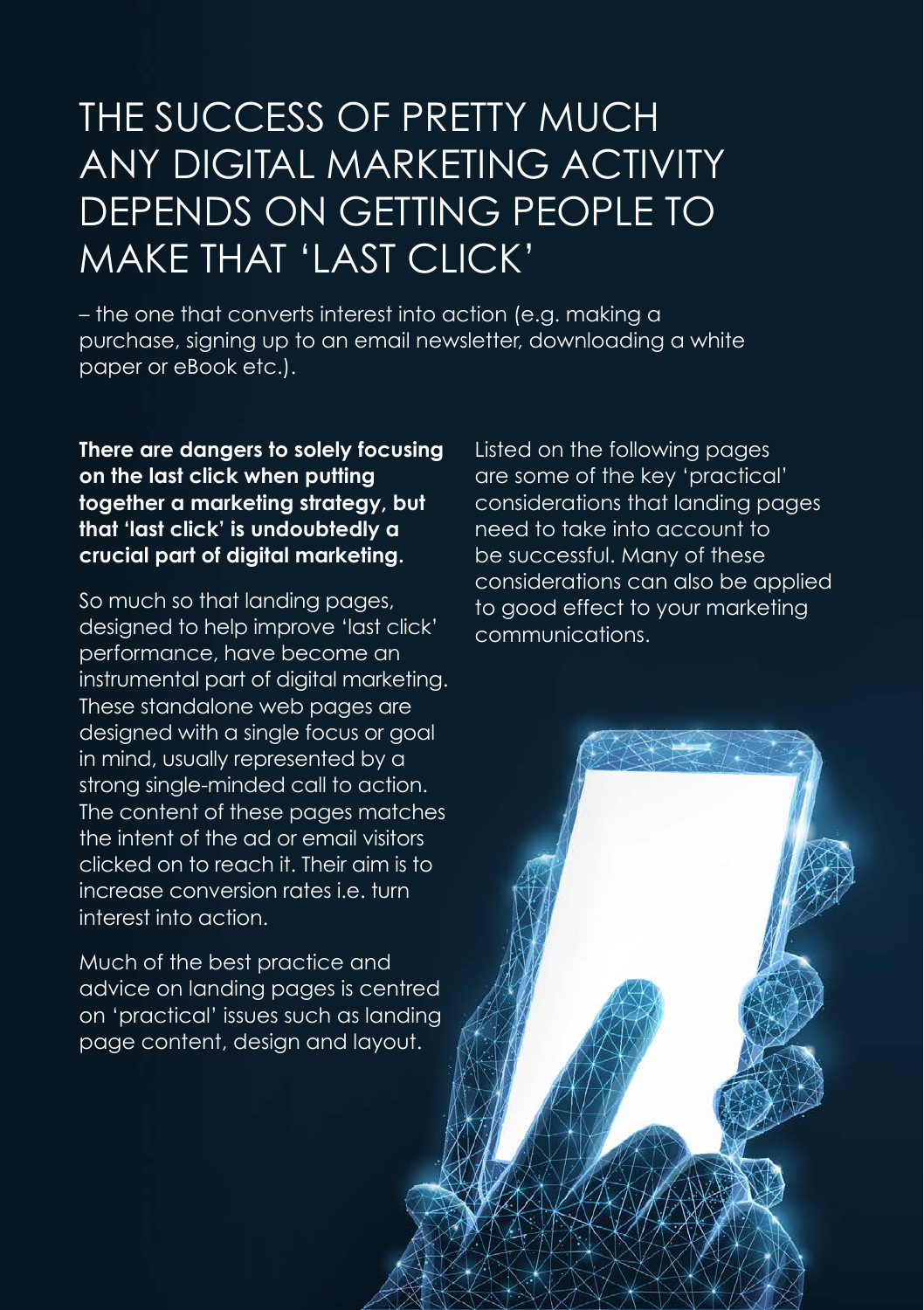# SIX PRACTICAL TIPS FOR CREATING SUCCESSFUL LANDING PAGES

### **1. MAKE SURE LANDING PAGE CONTENT MATCHES YOUR ADS / SOURCE CONTENT.**

Ensure that you're sending people to a page that matches their expectations. At first sight, visitors should know that they've made a 'aood click' – landing page copy and design should match that of the ad you're running or source content that you've created.

### **2. KEEP KEY INFORMATION / THE CALL TO ACTION 'ABOVE THE FOLD'.**

The area that's visible on a screen before scrolling down (the area 'above the fold') is highly valuable and your landing page needs to be designed to make the most of it.

### **3. BE CLEAR, BE CONCISE.**

- This especially applies to content 'above the fold' but should be observed across the whole landing page
- Keep headlines and calls to action short, clear and highly visible
- Be 'minimalist' don't 'cram' anything more than you need onto the page
- Use clear, compelling copy that is straightforward and easy to read
- Clearly 'signpost' the page with strong visual directions / cues so that page visitors know where to go to / what to look at next
- Avoid any 'distractions' remove website navigation and any unnecessary links from your landing page.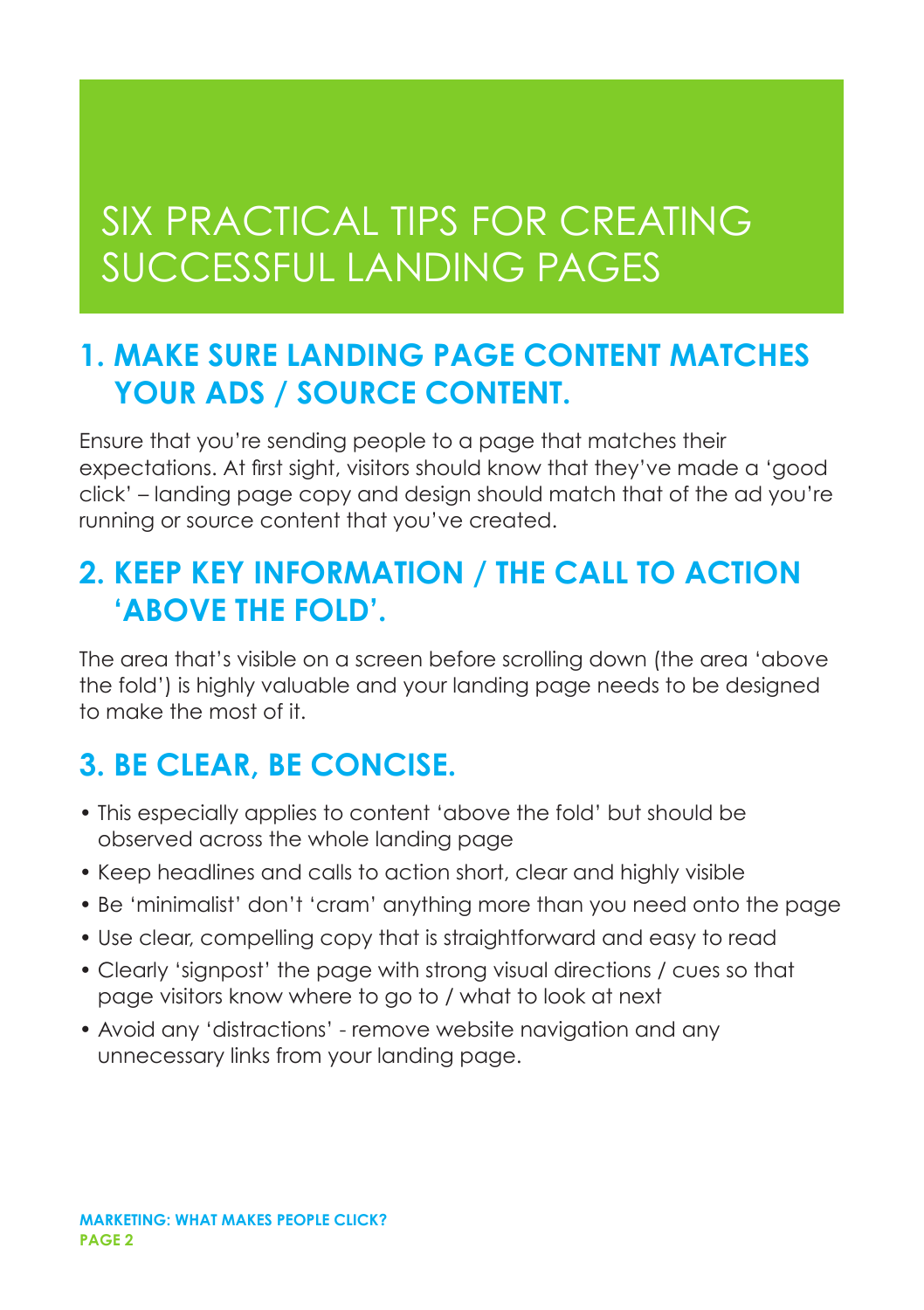

### **4. INCLUDE 'PROOF' / DEMONSTRATE AUTHENTICITY**

Include 'evidence' of how good your offering is – whether its facts or figures or customer testimonials.

### **5. ENSURE YOUR LANDING PAGE LOADS QUICKLY**

70% of customers admit that loading times influence their desire to buy. Avoid weighing down your landing page with any unnecessary elements and ensure that all images are optimised.

### **6. MAKE SURE YOUR LANDING PAGE IS 'RESPONSIVE'**

Your landing page is likely to be viewed on a number of different devices – desktop, laptop, tablet or smartphone – so it's important that it can successfully 'adapt' to the device it's being viewed on.

**With these kind of tips, and best practice, being readily available, average conversion rates are on the up.**

> **However, according to research from landing page experts, Unbounce, the average conversion rate on business landing pages is just 4.02%:**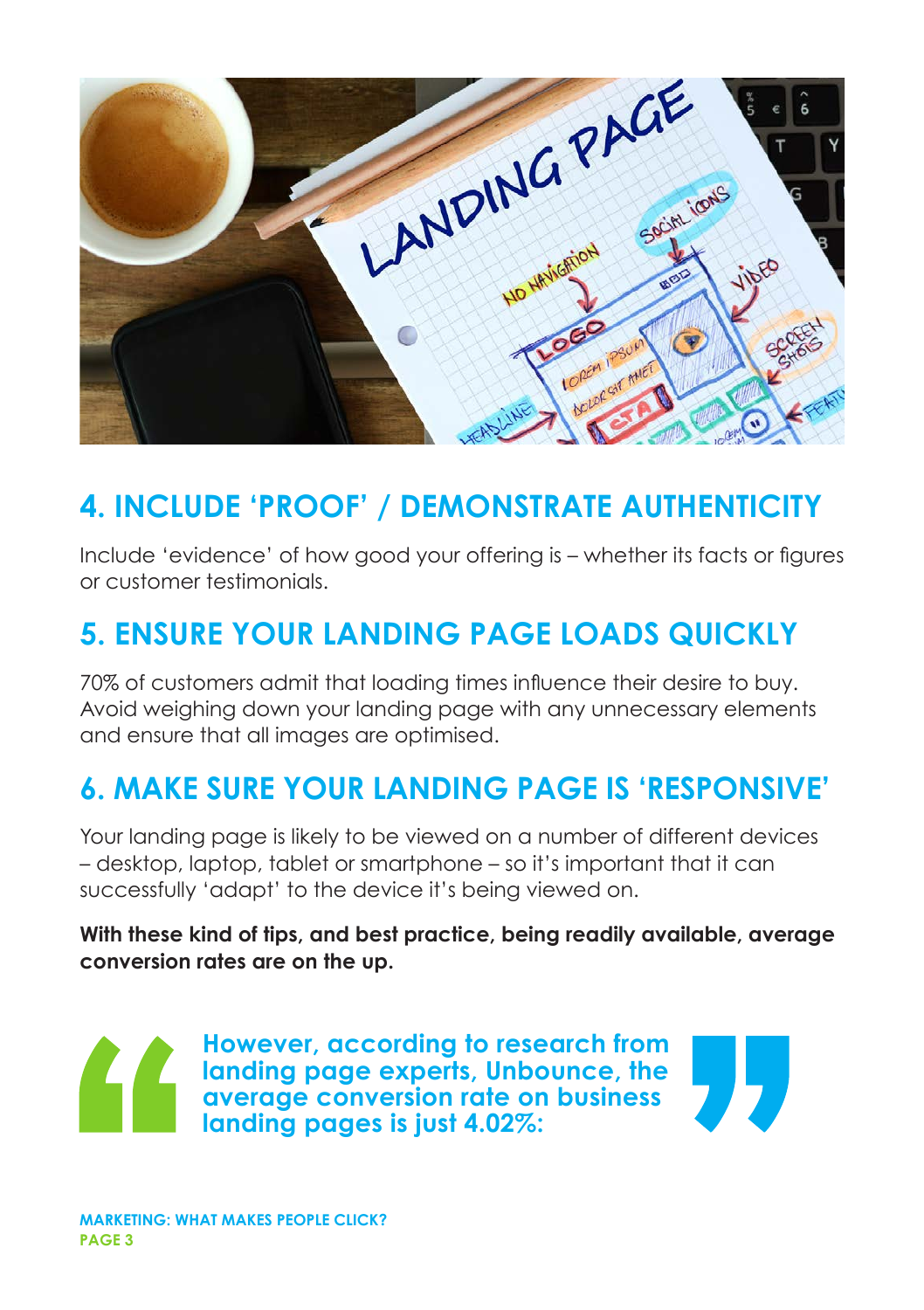### OVER 90% OF TRAFFIC THAT LANDS ON YOUR LANDING PAGE ISN'T GOING TO CONVERT INTO ANYTHING VALUABLE.

 $8%$ 6.1% s. 5.6% Average Conversion rate 5.0% 5.0% 3.5% 3.3%  $3.3%$  $2.9%$  $2.9%$  $2.6%$  $0%$ Higher Real Health Legal Travel Credit Vocational Home **Business Business** Education estate improvement Services Consulting & lending studies & Job training

Average lead-generation conversion rates by industry (source Unbounce):

Industries

So, there's plenty of room for improvement.

### **COULD BUSINESSES BE MISSING A TRICK WHEN IT COMES TO TURNING INTEREST INTO ACTION?**

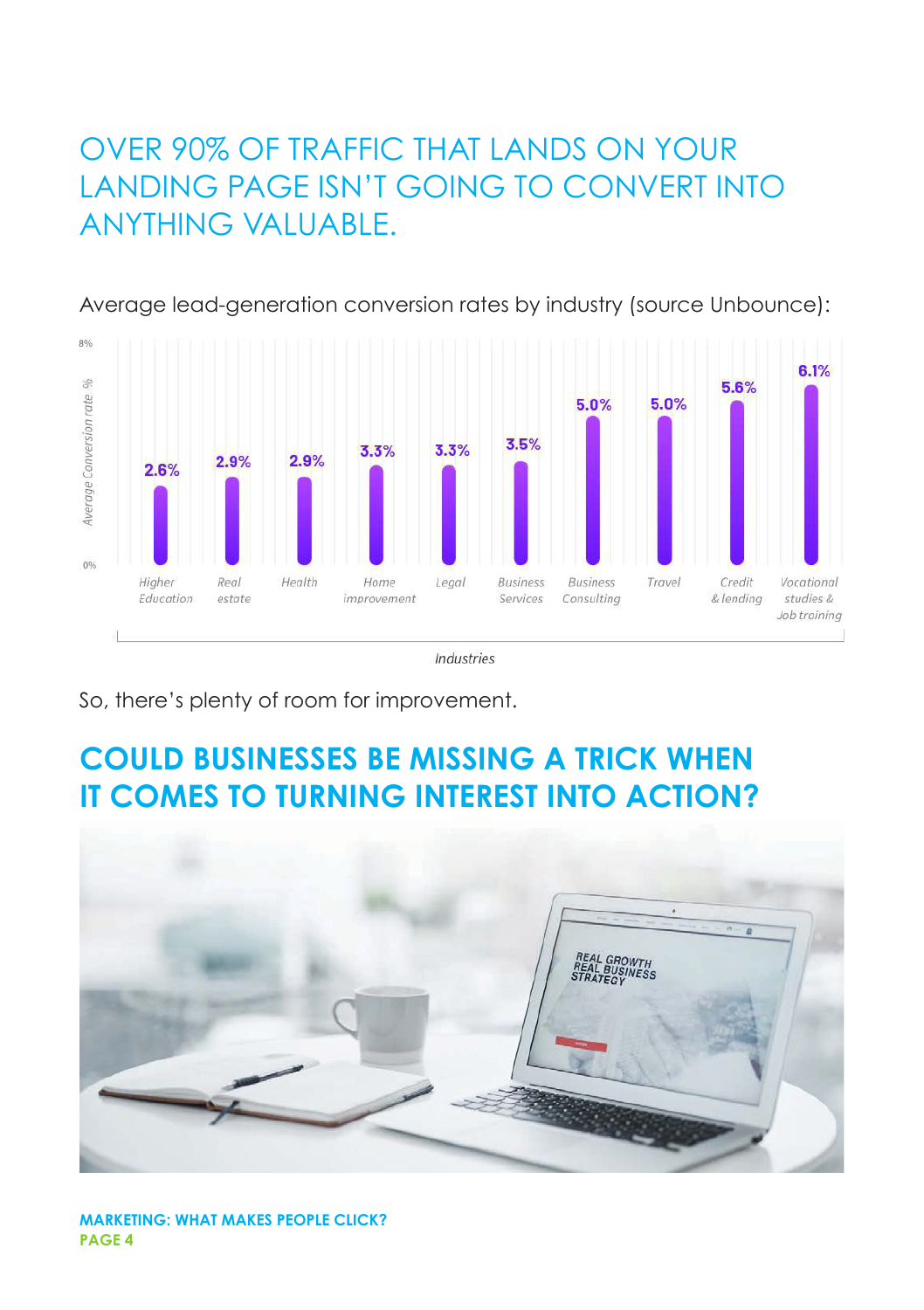# THE SIX UNIVERSAL PRINCIPLES THAT CAN BE APPLIED TO INFLUENCE BUYING BEHAVIOUR.

### **Most of the thought and best practice for landing pages focuses on the practical.**

Whilst this is important, it doesn't fully take into account the psychology of marketing – how we behave, think and feel when we see a piece of communication.

In his book 'Influence: The Psychology of Persuasion', Dr Robert Cialdini identified **six universal principles that could be applied to influence behaviour.** Putting these principles top of mind when thinking about the messages and calls to action on your landing page, and in your marketing, will pay dividends:

### **1. RECIPROCATION**

Reciprocation is triggered when you give first.

When you do something for someone, they have a natural tendency to want to do something for you in return.

In his book Dr Robert Cialdini cites studies where restaurant diners are given mints with their bill and how this affected the tips they left for staff. On average customers who received a free mint with their bill left higher tips by an average of 3.3% but those who were given two mints left a massive 20% more in tips.

It's a powerful tactic that's been used consistently in marketing, both offline and online, from free sample giveaways of perfume, soap powder etc to the digital equivalents - free content, free downloads, free trials and free gifts. These not only give people a chance to try out the product themselves, but also create a sense of debt towards the brand giving them.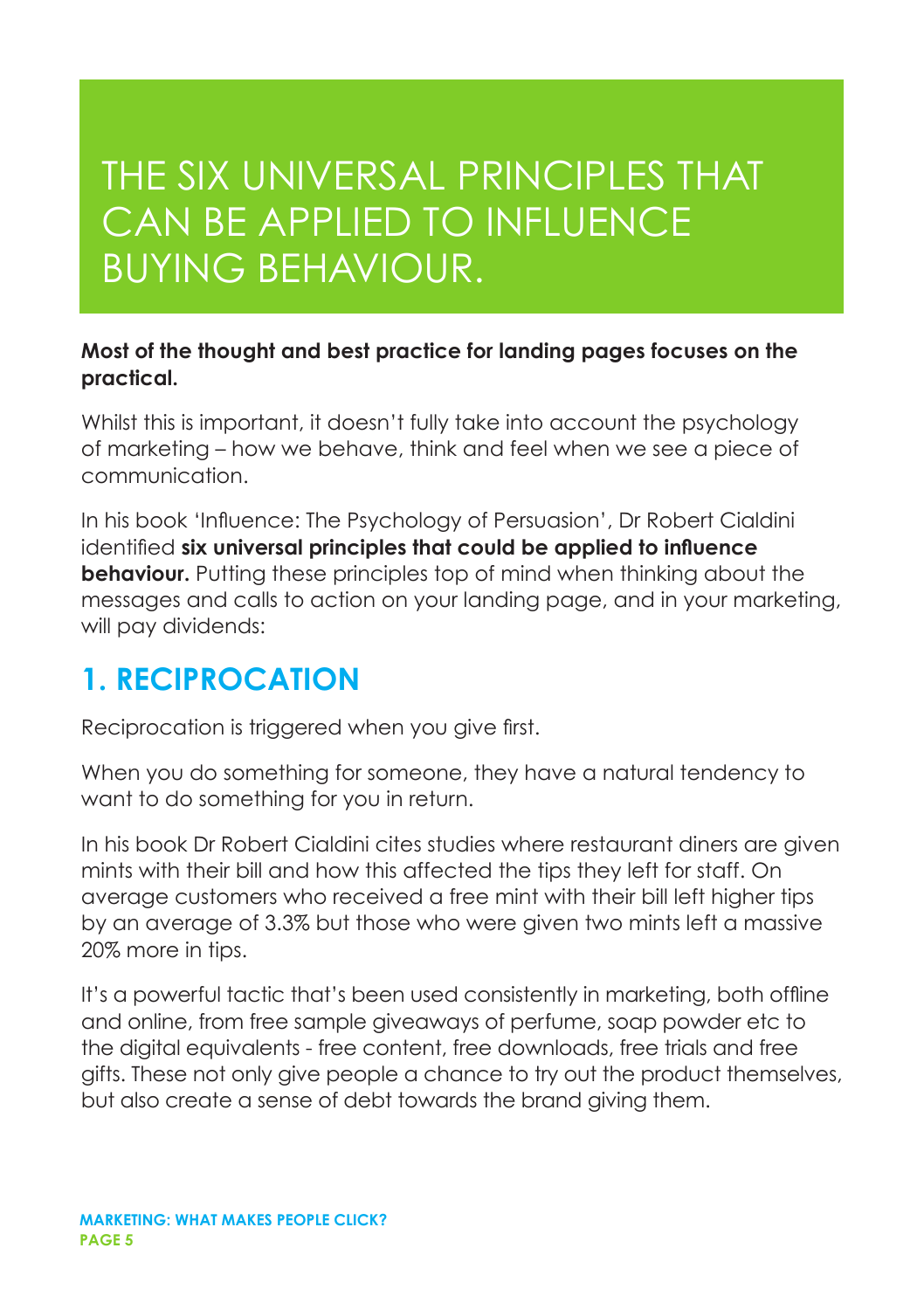

Two key factors are important in making reciprocation an effective tactic:

**You must give first:** You have to be the first one to give and must offer something to potential customers without any obvious reward.

**What you give must have real value:** The greater the perceived value, the greater the more prospects feel obliged to repay.

### **2) COMMITMENT AND CONSISTENCY**

Once we make a choice or take a stand, we work to behave consistently with that commitment in order to justify our decisions.

People continue on with something simply because they've already invested time, money or other resources into it.

Consider a shopping trip where you spend a couple of hours searching in different shops for the item you want to purchase. It feels like a waste of time if you don't walk away with it.

However, it feels like a successful use of time if you end up buying what you set out to get.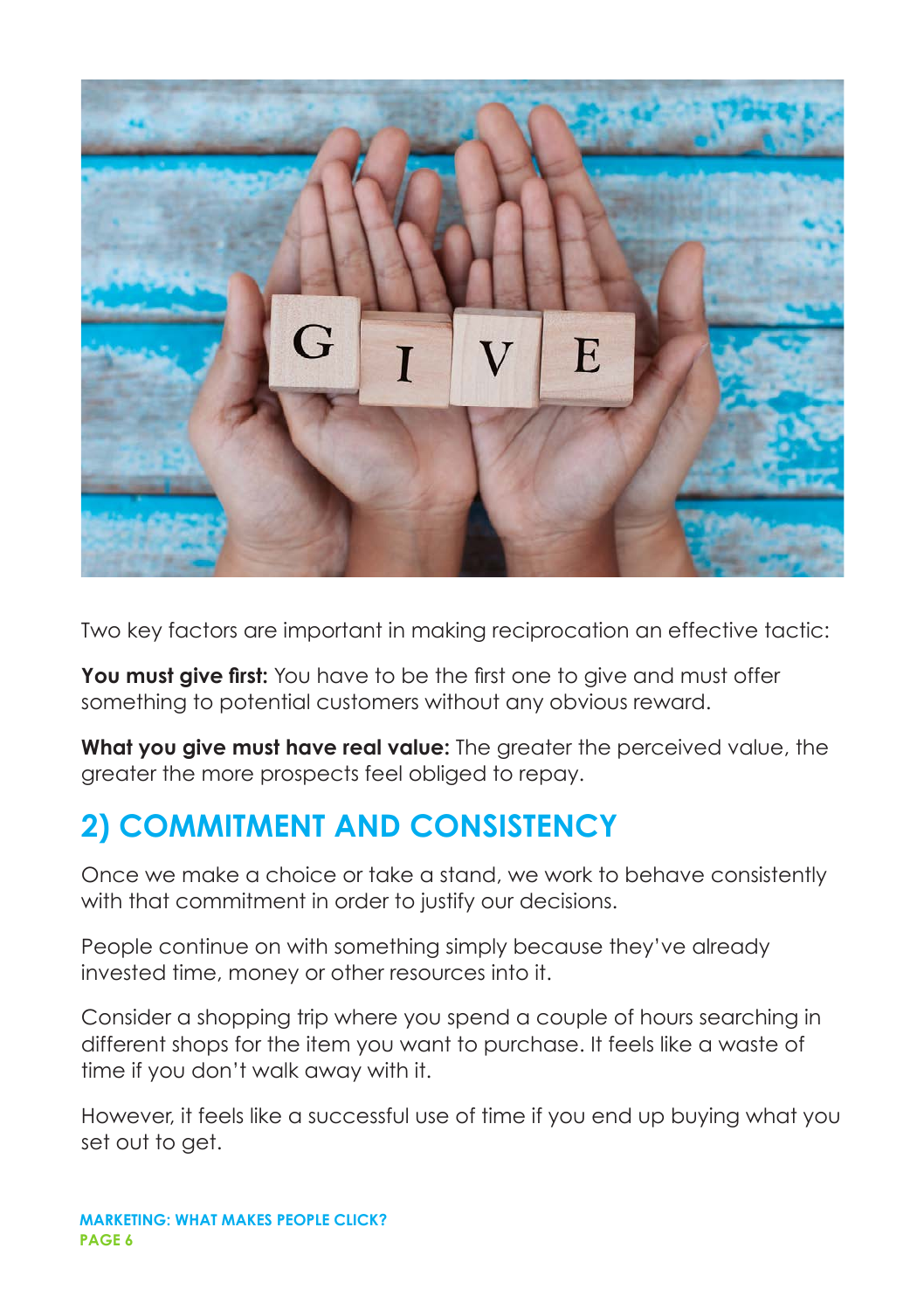Strangely, for most of us though, if we've already spent a couple of hours looking, we feel compelled to continue searching until we find what we want. We do this to avoid the feeling that we've wasted those hours, even though we'll end up losing more time in the process! What's more, to avoid the perception that we've wasted our time we'll often make a rash purchase decision and come away with something that isn't quite what we were looking for. So how does this translate into marketing? Here's some examples:

**Progress bars on web forms:** Progress bars are a great tool for letting people know how many more questions, or how much information, there is left to complete, but they also let users know how much time and effort they've invested so far. Users are far less likely to quit a form once they're past the half-way point because they feel they'll lose more time than they gain by quitting now.

**Software companies:** Software companies use the principle of 'commitment and consistency' by encouraging users to create personal profiles and heavily customise the platform. The more time and effort users put into getting a piece of software how they like it, the more difficult it becomes to abandon and start from scratch with another provider.

### **3) SOCIAL PROOF**

When we are unsure, we look to others - usually (but not necessarily) similar to ourselves - to provide us with the correct actions to take. The more people undertake that action, the more we consider that action correct. So, for instance, when lots of people are using or buying a product, others want to follow suit.

Typical examples of social proof could include getting an expert's seal of approval, celebrity endorsement, user testimonials, the credentials of the business (e.g. how many customers it has, awards and certifications, high profile customers etc.) and perhaps the most powerful of all – word of mouth from friends and colleagues.

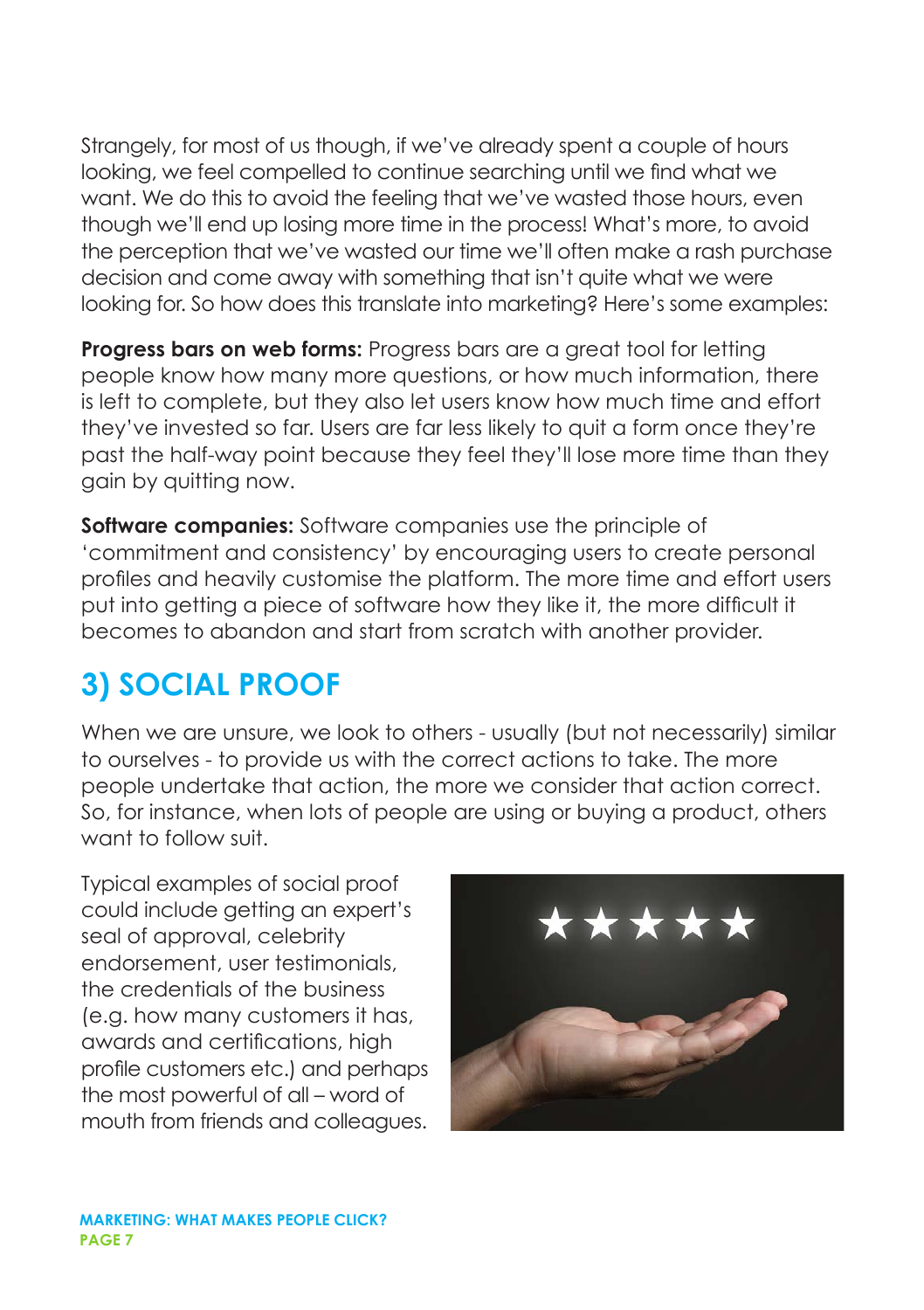### **4) LIKING**

The propensity to agree with people we like and, just as important, the propensity for others to agree with us, if we like them.

We like to help, work with or buy from people that we like and respect. This is where branding - the way you present yourself or your business and the feelings that invokes in others - plays a vital role.

Whether it's you, your business or your website, being approachable, warm and friendly will pay dividends.

### **5) AUTHORITY**

We are more likely to say "yes" to others who are authorities, who carry greater knowledge, experience or expertise. It's in our nature to prefer to be associated with something or someone trusted.

Authority can come from things like personal or business awards, accreditations and certifications, publishing and from membership of trade or professional organisations.

# **6) SCARCITY / FEAR OF MISSING OUT (FOMO)**

We are hardwired to value things and experiences that we think are rare or in short supply. It's an evolutionary trait, developed to ensure that we get what we need to survive, but it is also tied to our self-worth. Acquiring something that's not common, not usual or in demand, makes us feel good.

Time or quantity limited offers, or exclusive offers – generally associated with words and phrases like 'Hurry!', 'Exclusive offer!' and 'Limited availability!' – apply the scarcity principle.

**FOMO** fon-moh) noun Slang. 1. a feeling of anxiety or insecurity over the possibility of missing out on something, as an event or an *<u>GOGGETLANDY</u>* If I say no to a party invitation, I get a had case of FOMO.